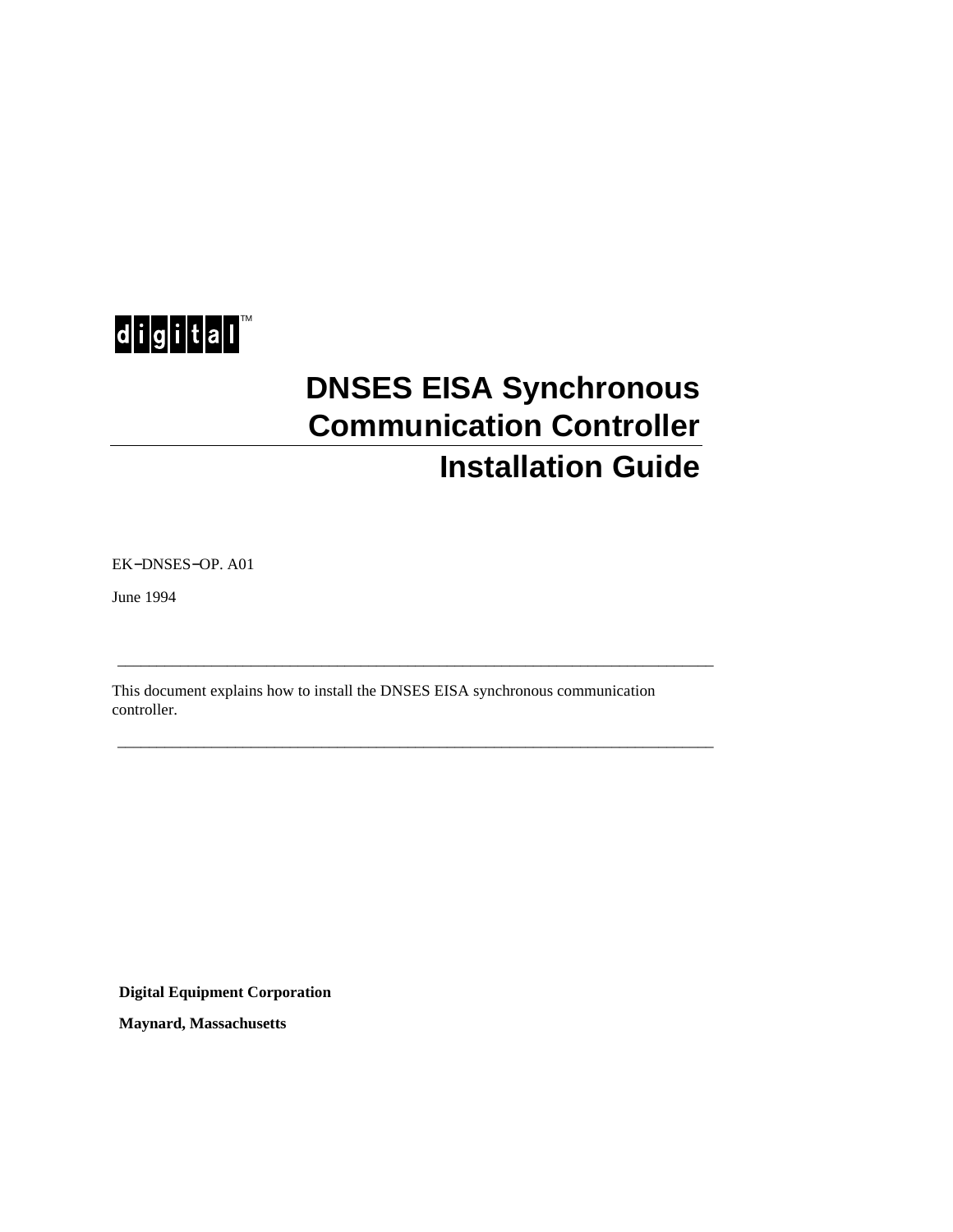June 1994

Digital Equipment Corporation makes no representations that the use of its products in the manner described in this publication will not infringe on existing or future patent rights, nor do the descriptions contained in this publication imply the granting of licenses to make, use, or sell equipment or software in accordance with the description.

\_\_\_\_\_\_\_\_\_\_\_\_\_\_\_\_\_\_\_\_\_\_\_\_\_\_\_\_\_\_\_\_\_\_\_\_\_\_\_\_\_\_\_\_\_\_\_\_\_\_\_\_\_\_\_\_\_\_\_\_\_\_\_\_\_\_\_\_\_\_\_\_\_\_\_\_

Copyright © Digital Equipment Corporation, 1994. All Rights Reserved.

The following are trademarks of Digital Equipment Corporation: AXP, Digital, OpenVMS, VAX, and the DIGITAL logo.

All other trademarks and registered trademarks are the property of their respective holders.

**FCC Notice:** The equipment described in this manual generates, uses, and may emit radio frequency energy. The equipment has been type tested and found to comply with the limits for a Class A computing device pursuant to Subpart J of Part 15 of FCC Rules, which are designed to provide reasonable protection against such radio frequency interference when operated in a commercial environment. Operation of this equipment in a residential area may cause interference, in which case the user at his own expense may be required to take measures to correct the interference

S2458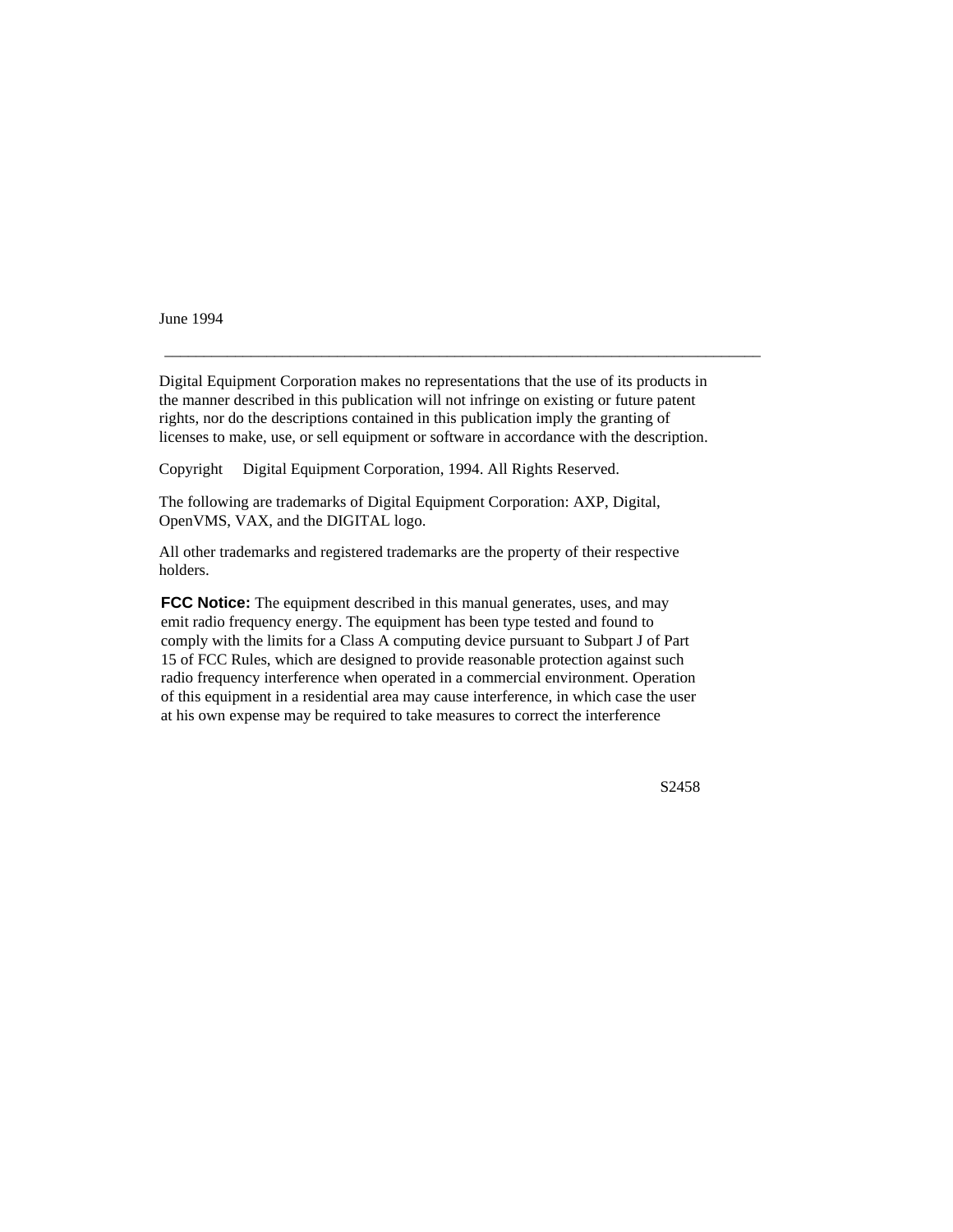# **Preface**

# **Purpose of this Guide**

This guide describes how to install the DNSES EISA Synchronous Communication Controller.

# **Who Should Use This Guide**

This guide is intended for Digital service representatives or system administrators. A system administrator should be an experienced user who is familiar with OpenVMS AXP and OpenVMS VAX operating systems.

# **Structure of this Guide**

This guide is divided into one chapter and two appendices.

- Chapter 1 describes how to install the DNSES option.
- Appendix A provides the United Kingdom Specifications
- Appendix B lists the communication cables that can be connected to the DNSES controller option.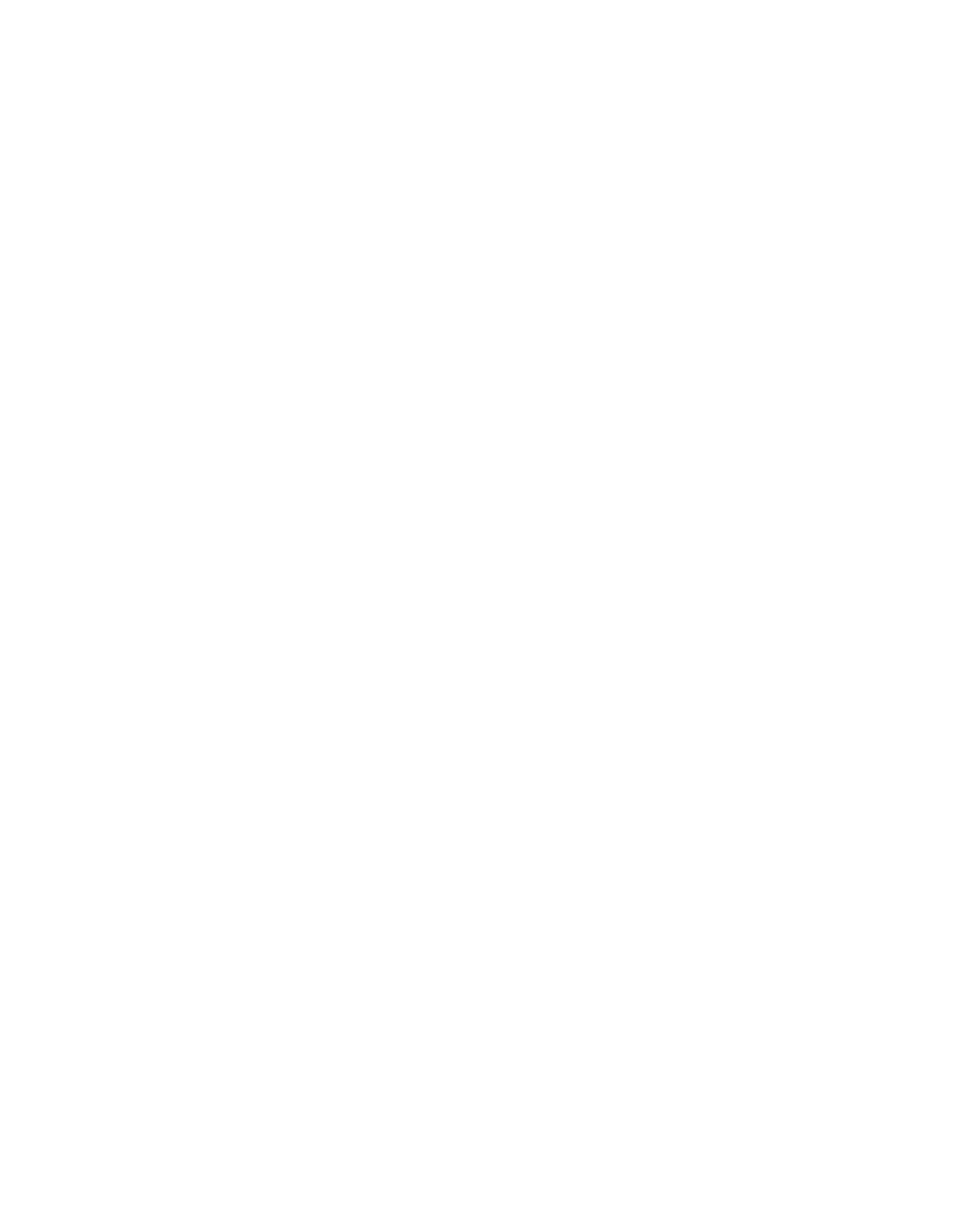# **Chapter 1 DNSES Installation**

# **Description**

The DNSES controller is a two-line synchronous communication interface that connects to the EISA bus and enables the system to connect to a wide area network (WAN).

Figure 1 shows the DNSES controller module and associated cables.

#### **Figure 1: DNSES Option Hardware**

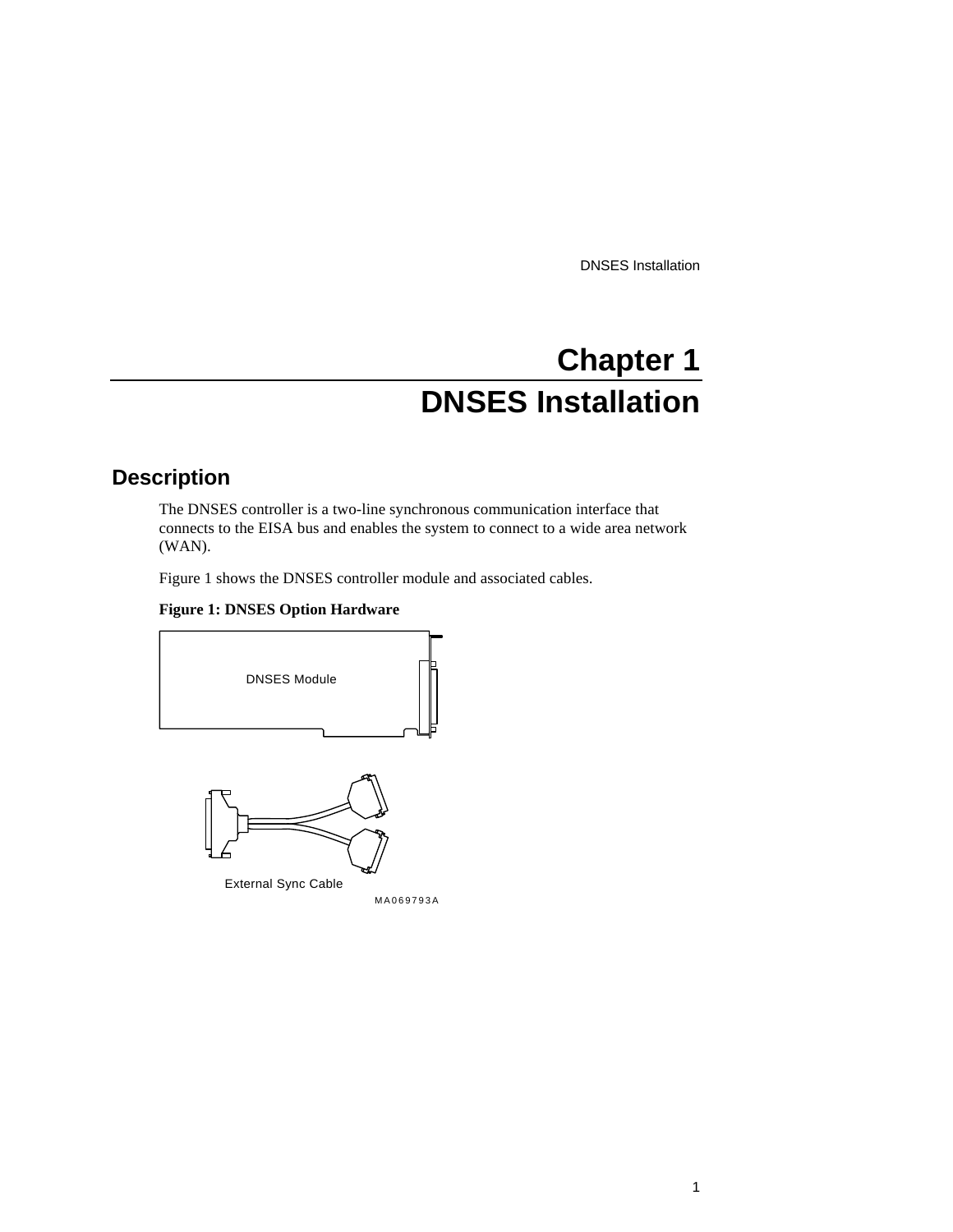# **Specifications**

| Class B               |
|-----------------------|
| HDLC and SDLC         |
| 2.048 Megabits/second |
| 4096 bytes            |
| Power-on self-test    |
|                       |

# **Ordering Information**

The DNSES−AA option kit contains the following components:

| <b>DNSES</b> controller module               | 54-23279-01       |
|----------------------------------------------|-------------------|
| External sync cable                          | $17 - 03504 - 01$ |
| ECU configuration diskette<br>(1DEC2FO0.CFG) | $AK-O766A-CA$     |
| Documentation                                | EK-DNSES-OP. A01  |

A pair of adapter cables (ordered separately) are also required. Appendix B lists the cables supported by the DNSES controller.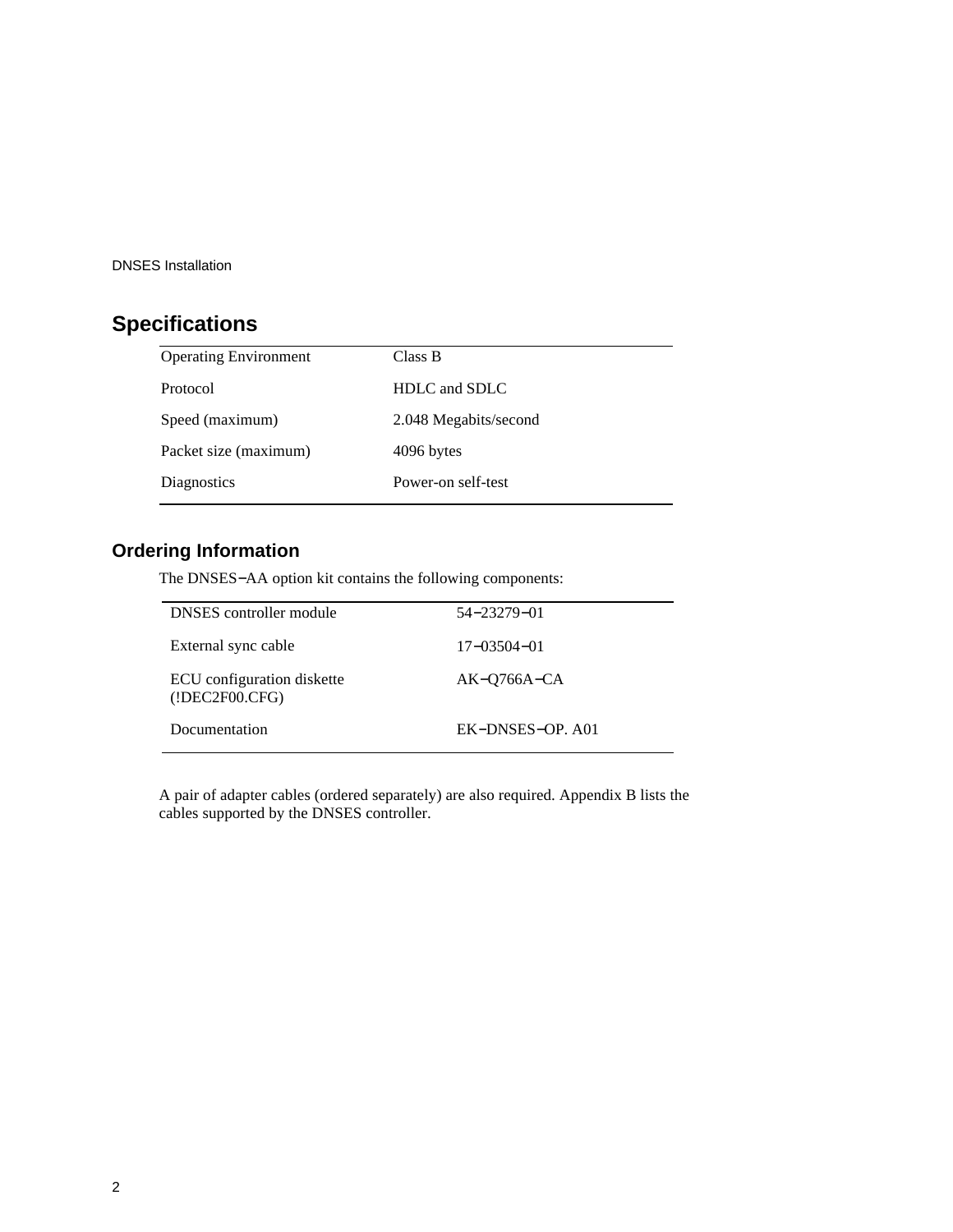## **Installing the DNSES Controller**

You can install the DNSES controller module in any available EISA slot. Before you install the DNSES controller in your system, you must power down the system enclosure. See your system maintenance manual for instructions.

Install the DNSES−AA option as shown in Figure 2:

- 1. Place the DNSES module in the EISA option slot.
- 2. Press the DNSES module until the connectors fully engage with the motherboard.
- 4. Attach the single end of the external sync cable to J1 on the DNSES controller module (Figure 2).
- 5. Attach the adapter cables to the external sync cable.
- 6. Connect the communication lines to the adapter cables.
- 7. Power up the system enclosure.
- 8. Run the EISA Configuration Utility (ECU). The next section contains devicespecific information about the ECU.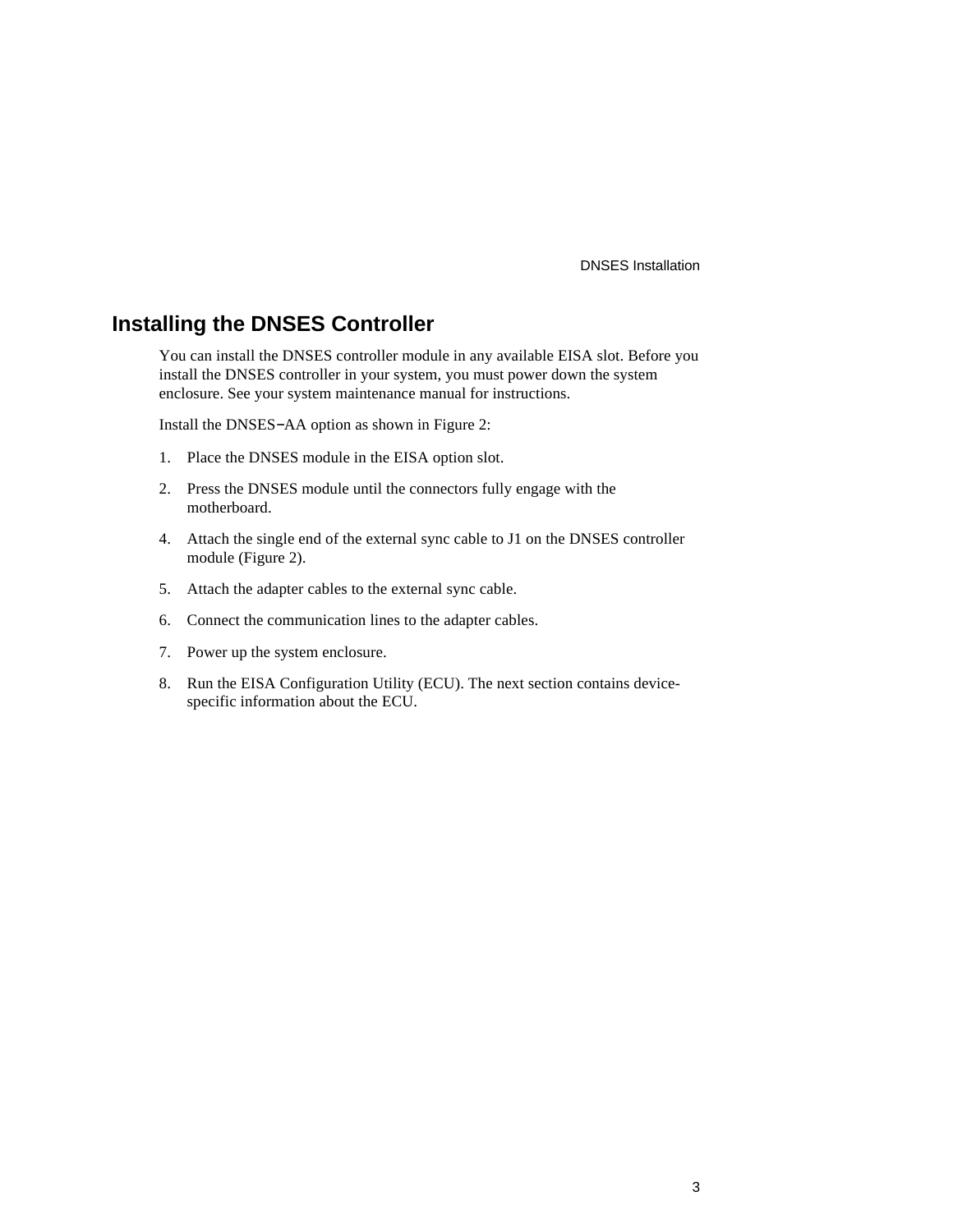#### **Figure 2: Installing the DNSES Controller**



## **Running ECU**

Whenever you add, remove, or move an EISA option, run the ECU to ensure a conflict-free configuration. The ECU uses a corresponding configuration (CFG) file for the option to allocate system resources. The ECU also allows you to change certain parameters for the option. The user-selectable parameters are described later in this section.

**\_\_\_\_\_\_\_\_\_\_\_\_\_\_\_\_\_\_\_\_\_\_ Note\_\_\_\_\_\_\_\_\_\_\_\_\_\_\_\_\_\_\_\_\_\_\_\_\_\_\_**

In most cases, the CFG file for the DNSES is provided with the ECU diskette that was shipped with your system. If the file is not found, the ECU program prompts you to insert the !DEC2F00.CFG diskette (AK−Q766A−CA) that was shipped with the DNSES controller.

Run the ECU as follows:

- 1. Start the ECU according to the instructions provided with your system documentation.
- 2. Following the ECU copyright screen, the ECU loads the configuration file for the DNSES.

If the file is not found on the ECU diskette:

The ECU program prompts you to insert the DNSES configuration diskette (!DEC2F00.CFG) in the floppy drive.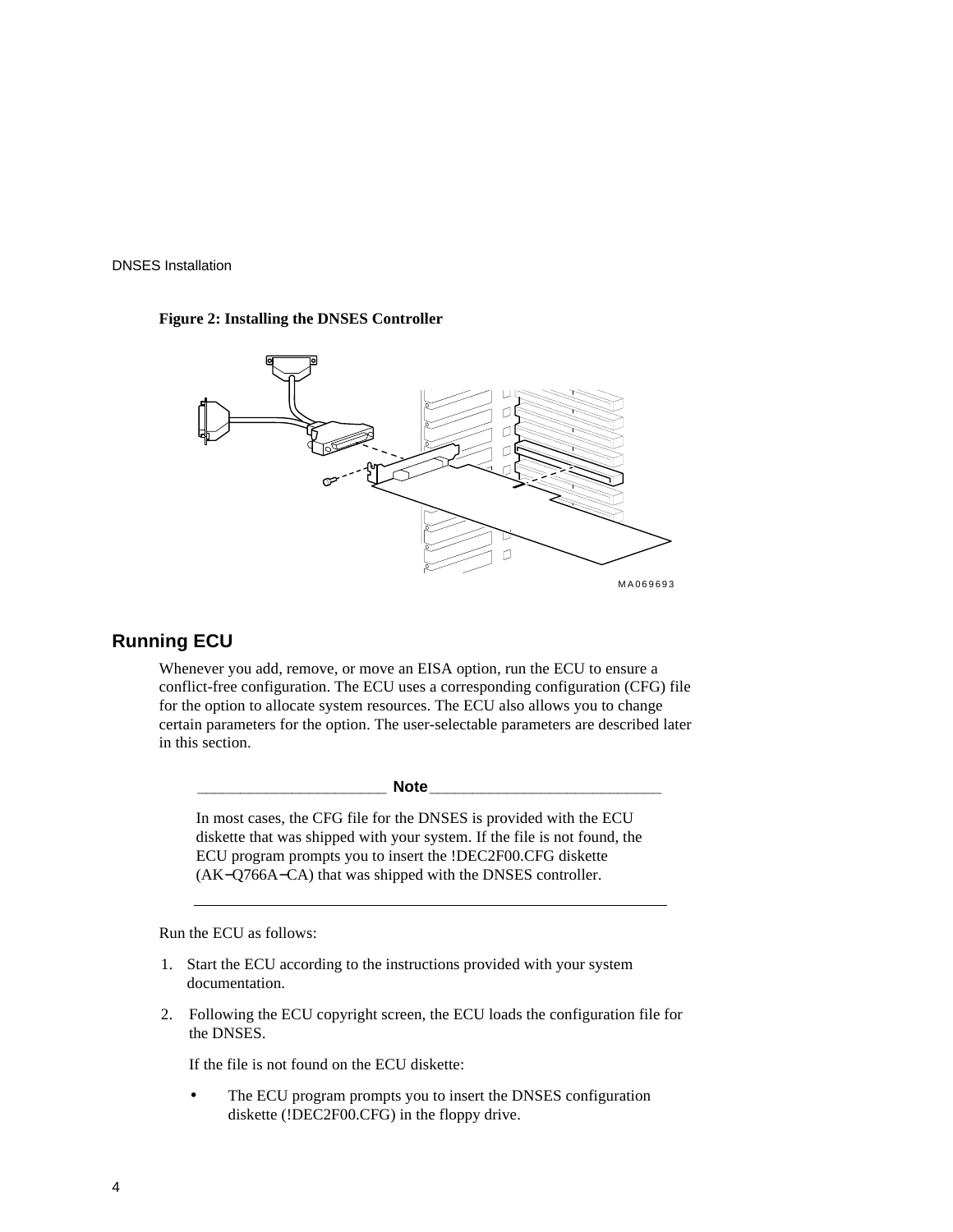- The system copies the DNSES configuration file to main memory.
- The system prompts you to insert the system ECU diskette.
- The DNSES configuration file is copied from main memory to the system ECU diskette.
- After the configuration files are read (this may take a few minutes), an information screen appears, prompting you to press Enter to load the configuration files.

While the configuration files are loading, the ECU displays the following:

```
Loading configuration files
```
Please wait...

When the files have finished loading, a menu similar to the following is displayed:

EISA Configuration Utility

Steps in configuring your computer

STEP 1: Important EISA configuration information

STEP 2: Add or remove boards

STEP 3: View or edit details

STEP 4: Examine required details

STEP 5: Save and exit

>Select=ENTER< <Cancel=ESC>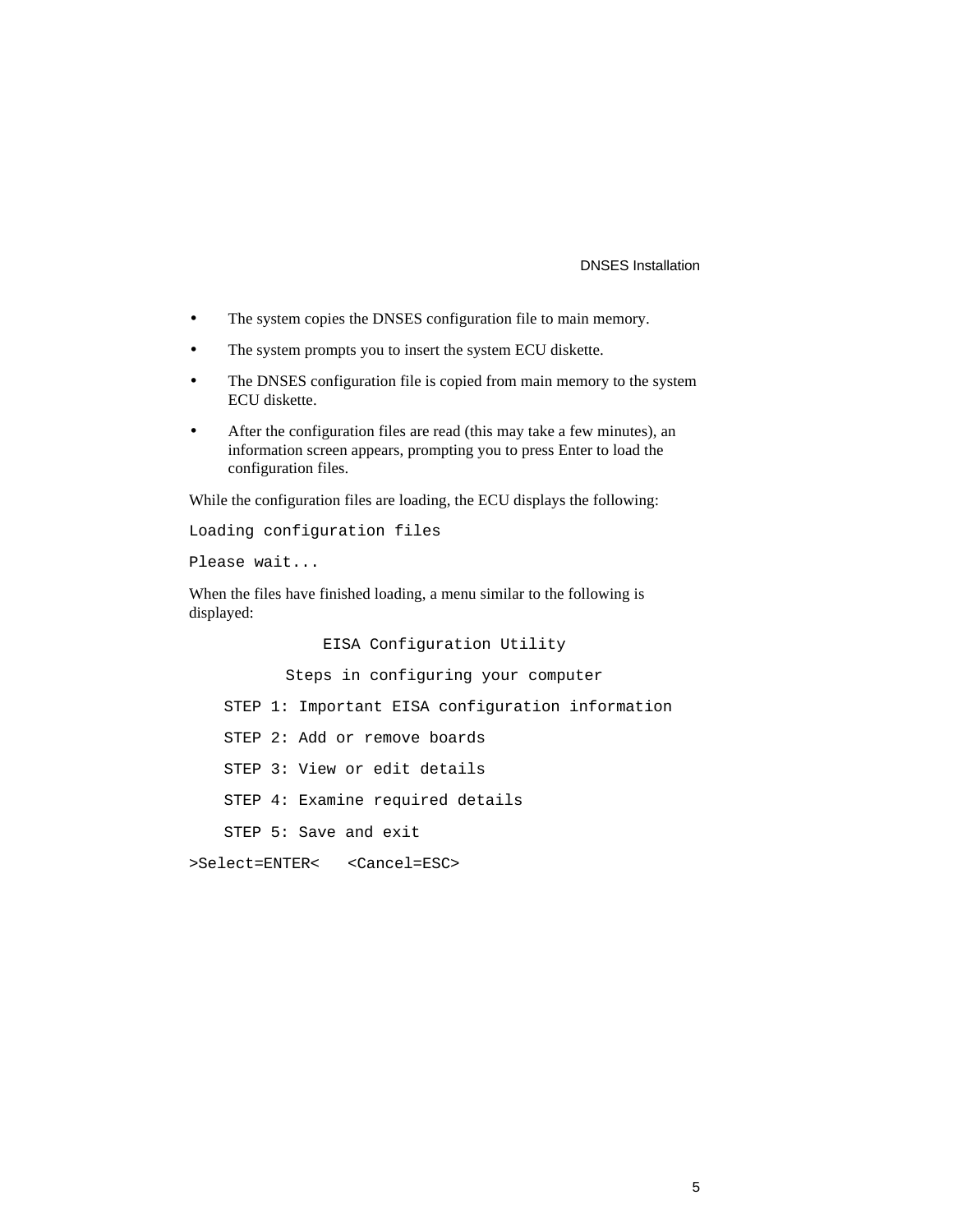3. Select the **View or edit details** option and press the Enter key.

Use the up and down arrows to scroll through the list until you find the DNSES controller and its slot number. A display similar to the following example lists the option's current parameter settings:

Slot 5 - Digital WANcontroller/EISA (DNSES) Auto Added DNSES Interrupt Mode.............Edge TRIGGERED INTERRUPT DNSES Interrupt Request Level....IRQ 10 Enable/Disable DNSES Interrupts..Enable DNSES Interrupts  $DNS$  MEMORY ADDRESS SPACE.......000080000H-00008FFFFH (64KB)

 To change any of the settings (edit details), use the up and down arrows to select the parameter you want to change, and press Return. The following table lists the user-changeable parameters and their settings.

#### **\_\_\_\_\_\_\_\_\_\_\_\_\_\_\_\_\_\_\_\_\_\_ Note\_\_\_\_\_\_\_\_\_\_\_\_\_\_\_\_\_\_\_\_\_\_\_\_\_\_\_**

If you select configuration information that conflicts with another device, for instance a duplicate IRQ level, the utility informs you that in order to accommodate your selection, certain parameters will need to be changed. If you press Enter when prompted, the utility will automatically make the required changes.

When you have finished with the option settings, press F10 to return to the previous menu.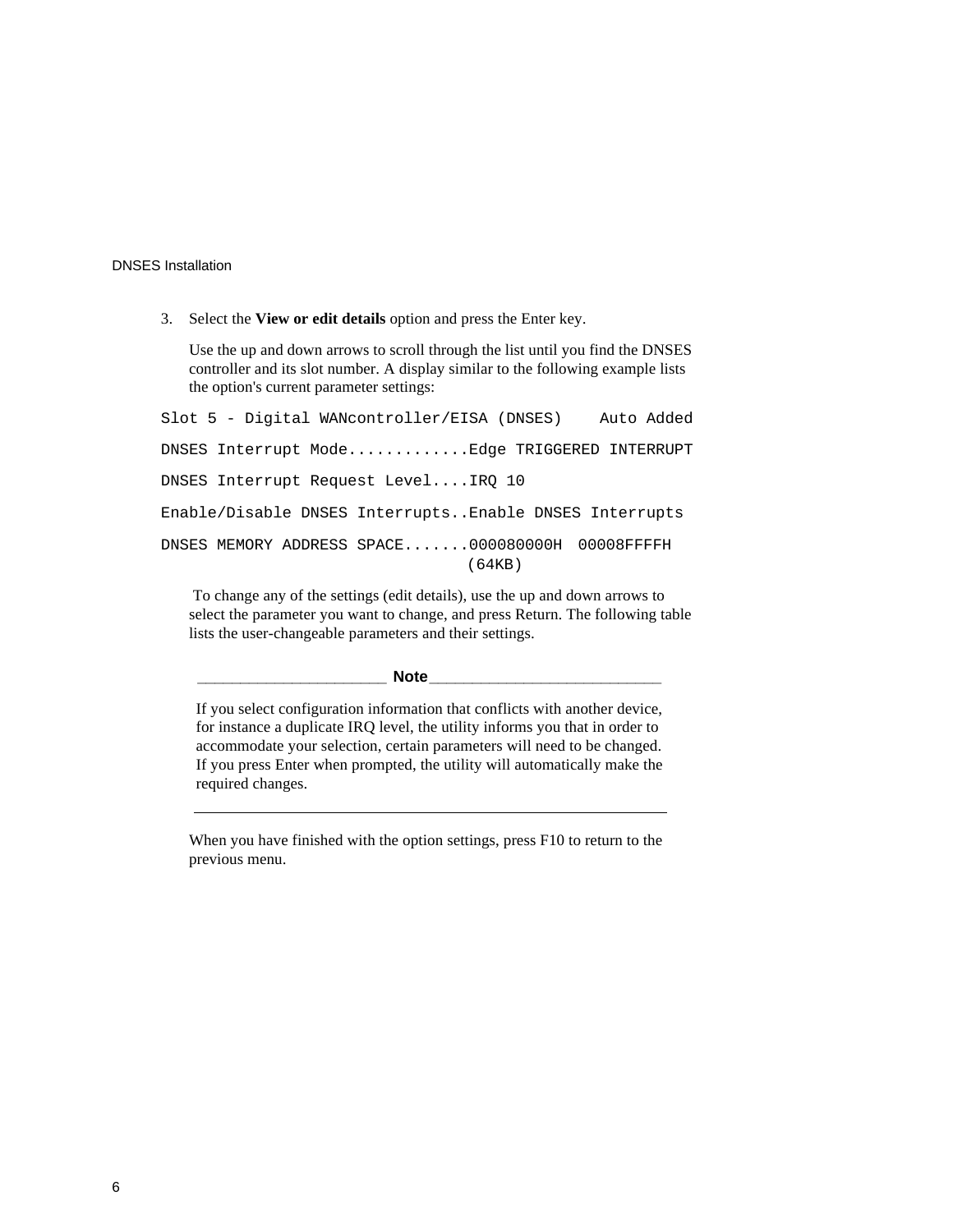| <b>Parameter</b>                     | Settings*                           |        |
|--------------------------------------|-------------------------------------|--------|
| <b>DNSES</b> Interrupt Mode          | EDGE TRIGGERED Interrupt            | $\ast$ |
|                                      | LEVEL Interrupt                     |        |
| <b>DNSES</b> Interrupt Request Level | IRQ 10                              | ∗      |
|                                      | <b>IRQ 11</b>                       |        |
|                                      | <b>IRQ 12</b>                       |        |
|                                      | <b>IRQ 14</b>                       |        |
|                                      | <b>IRQ 15</b>                       |        |
| Enable/Disable DNSES Interrupts      | Enable DNSES Interrupts             | $\ast$ |
|                                      | Disable DNSES Interrupts            |        |
| <b>DNSES 64 KB Memory Address</b>    | 000080000H — 00008FFFFH (64KB)      | ∗      |
| Space                                | 000090000H — 00009FFFFH (64KB)      |        |
|                                      | $0000A0000H - 0000A$ FFFFH $(64KB)$ |        |
|                                      | $0000B0000H - 0000B$ FFFFH $(64KB)$ |        |
|                                      | $0000000000H - 0000CFFFFH(64KB)$    |        |
|                                      | 0000D0000H-0000DFFFFH (64KB)        |        |
|                                      | $0000E0000H - 0000EFFFH(64KB)$      |        |
|                                      | 0000F0000H - 0000FFFFFH (64KB)      |        |

<sup>\*</sup> Shows default setting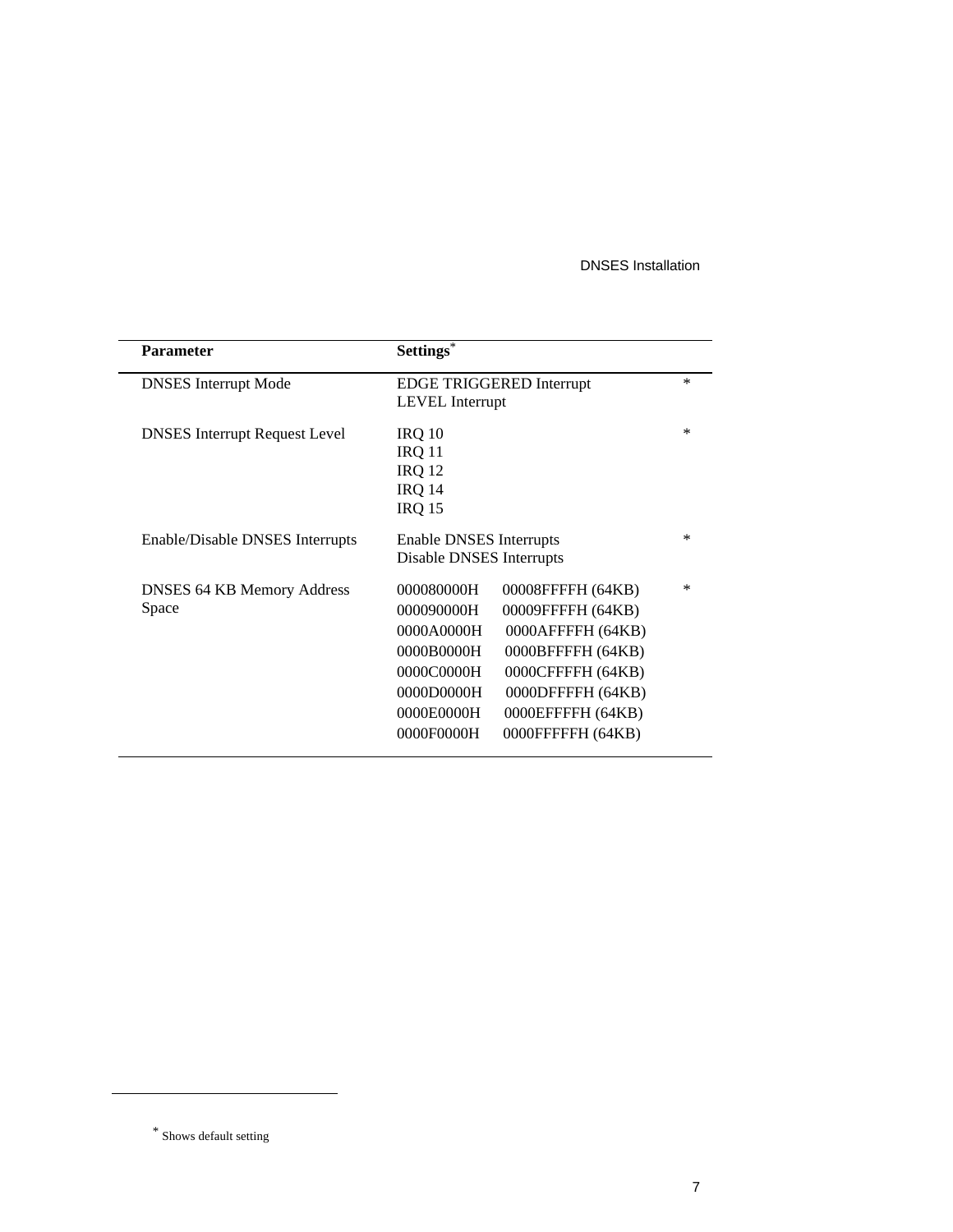4. Select **Save and exit** and press Enter. You will be prompted to verify that you want to save the configuration before a screen similar to the following is displayed:

#### Reboot

Your configuration file has been saved, and if possible a backup SYSTEM.SCI file has been made on the current drive.

To complete your configuration, you must do one of the following:

If you need to install boards or change switches and jumpers on boards already installed, turn off your computer and do so.

If you want to test your system or install an operating system, press ENTER to restart your computer, run the configuration utility again and select the appropriate main menu item.

If you are finished configuring, remove the SYSTEM CONFIGURATION diskette if it is in drive A and press ENTER to restart your system.

#### >Ok=ENTER<

Follow the directions on the screen display until you have saved and exited the ECU.

5. Refer to your system documentation for instructions on returning to the operating system console.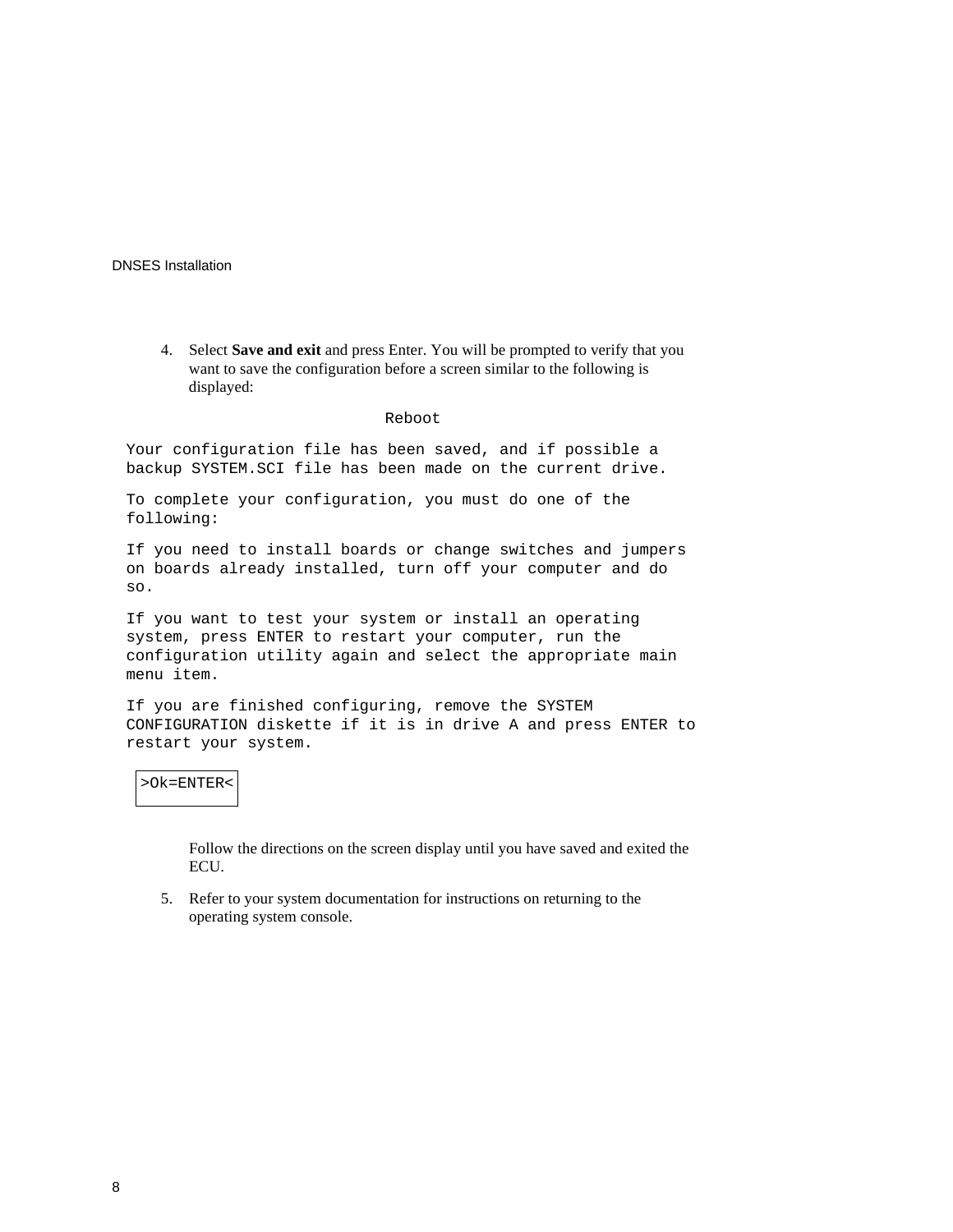United Kingdom Specifications

# **Appendix A United Kingdom Specifications**

### **Safety Status**

The host connector is Safety Extra Low Voltage (SELV).

## **Service Category Specifications**

Table A-1 lists the service categories (SC) and their specifications.

| Table A-1: Specifications for Service Categories (SC) 1 and 2 |  |  |  |  |  |  |  |  |  |
|---------------------------------------------------------------|--|--|--|--|--|--|--|--|--|
|---------------------------------------------------------------|--|--|--|--|--|--|--|--|--|

| <b>SC</b>      | <b>Interface</b><br><b>Type</b>         | Data Rate<br>(bytes/sec)      | <b>Service Requirements</b>                |                                                           | <b>Operators</b>                    | <b>Public Telecommunications</b>       |                          |
|----------------|-----------------------------------------|-------------------------------|--------------------------------------------|-----------------------------------------------------------|-------------------------------------|----------------------------------------|--------------------------|
|                |                                         |                               | <b>Physical</b>                            | <b>Electrical</b>                                         | $BT^1$                              | Hull <sup>2</sup>                      | $MCL^3$                  |
| 1              | <b>CCITT</b><br>recommend<br>$X.21$ bis | 2400<br>4800<br>9600<br>19200 | <b>ISO 2110</b><br>BS.6623:<br>Part 1 1985 | $V.24^4$ /V.28<br>Cables:<br>BS19D-02.<br><b>BS19V-02</b> | Yes<br>Yes<br>Yes<br>N <sub>0</sub> | <b>Yes</b><br>Yes<br><b>Yes</b><br>No. | Yes<br>Yes<br>Yes<br>Yes |
| $\overline{c}$ | <b>CCITT</b><br>recommend<br>$X.21$ bis | 48000<br>56000<br>64000       | ISO 2593<br>BS.6623:<br>Part 4 1986        | $V.35^5$<br>Cable:<br><b>BC19F-02</b>                     | Yes<br>Yes<br>No.                   | Yes<br>N <sub>0</sub><br>No.           | Yes<br>Yes<br>Yes        |

<sup>1</sup>BT - British Telecommunications plc

<sup>2</sup>Hull - Kingston Communications (Hull) plc

<sup>3</sup>MCL - Mercury Communications Limited

 $^{4}$ 2 ft (0.6 m) for adapter cable BS19D-02 and BC19V-02; 25 ft (7.62 m) for extension BC22F-25

<sup>5</sup> 2 ft (0.6 m) for adapter cable BS19F-02; 25 ft (7.62 m) for extension BC19L-25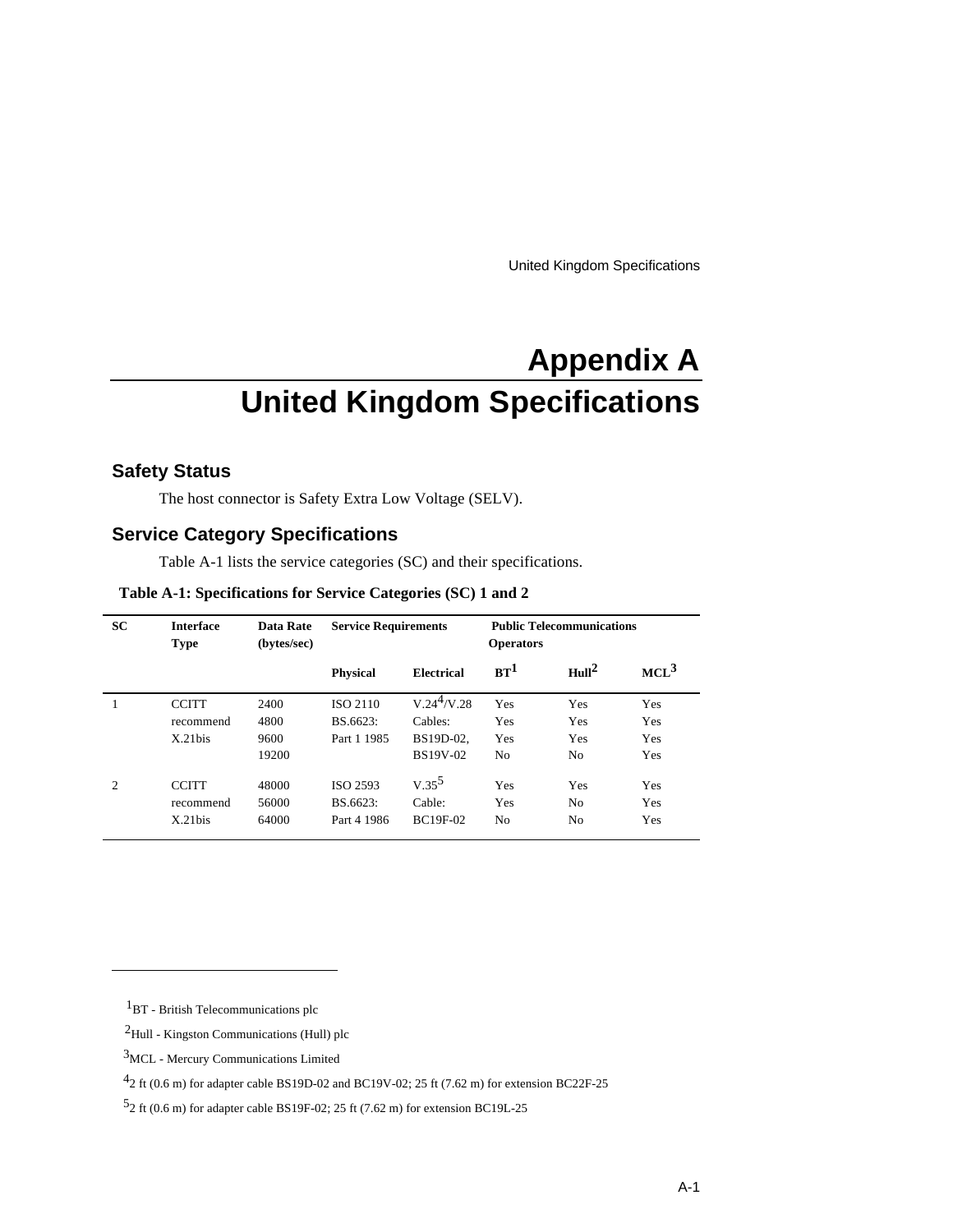United Kingdom Specifications

**\_\_\_\_\_\_\_\_\_\_\_\_\_\_\_\_\_\_\_\_\_\_ Note\_\_\_\_\_\_\_\_\_\_\_\_\_\_\_\_\_\_\_\_\_\_\_\_\_\_\_**

The total length of cable (adapter cable and extension) must not exceed 27 feet (8.23 m).

### **Supported Cables**

Appendix B contains a list of adapter cables supported by the DNSES controller. These cables connect to the external sync cable and not to the module itself.

#### **Module Isolation**

Except at the connector, which plugs into the host expansion slot, clearance and creepage distances (Xmm and Ymm in Table A-2) must be maintained between the DNSES module and other parts of the host, including any expansion cards fitted. Clearance is the shortest distance in space between two points. Creepage is the shortest distance along a continuous surface between those same two points.

| <b>Clearance Xmm</b> | Creepage Ymm <sup>1</sup> | V rms or $V$ dc <sup>2</sup> |
|----------------------|---------------------------|------------------------------|
| 2.0                  | 2.4(3.8)                  | Up to $50$                   |
| 2.6                  | 3.0(4.8)                  | Up to $125$                  |
| 4.0                  | 5.0(8.0)                  | Up to $250$                  |
| 4.0                  | 6.4(10.0)                 | Up to $300$                  |

**Table A-2: Module Clearance and Creepage**

If in doubt, seek advice from a telecommunications safety engineer. Failure to install the DNSES module in accordance with these instructions will invalidate the British Approvals Board for Telecommunications (BABT) approval.

## **Apparatus Between the Approved Host System and Digital Circuit (PTT)**

If any other apparatus, including cable or wiring, is to be connected between the approved module and the point connection to any particular digital circuit, then all the other apparatuses shall conform as follows.

<sup>&</sup>lt;sup>1</sup> The creepage distance applies when the installation is in a typical office environment. The creepage distance shown in parentheses applies when the host computer is subjected to conductive pollution or dry nonconductive pollution, which could become conductive due to condensation.

<sup>&</sup>lt;sup>2</sup> Voltage used or generated by other parts of the host or expansion card.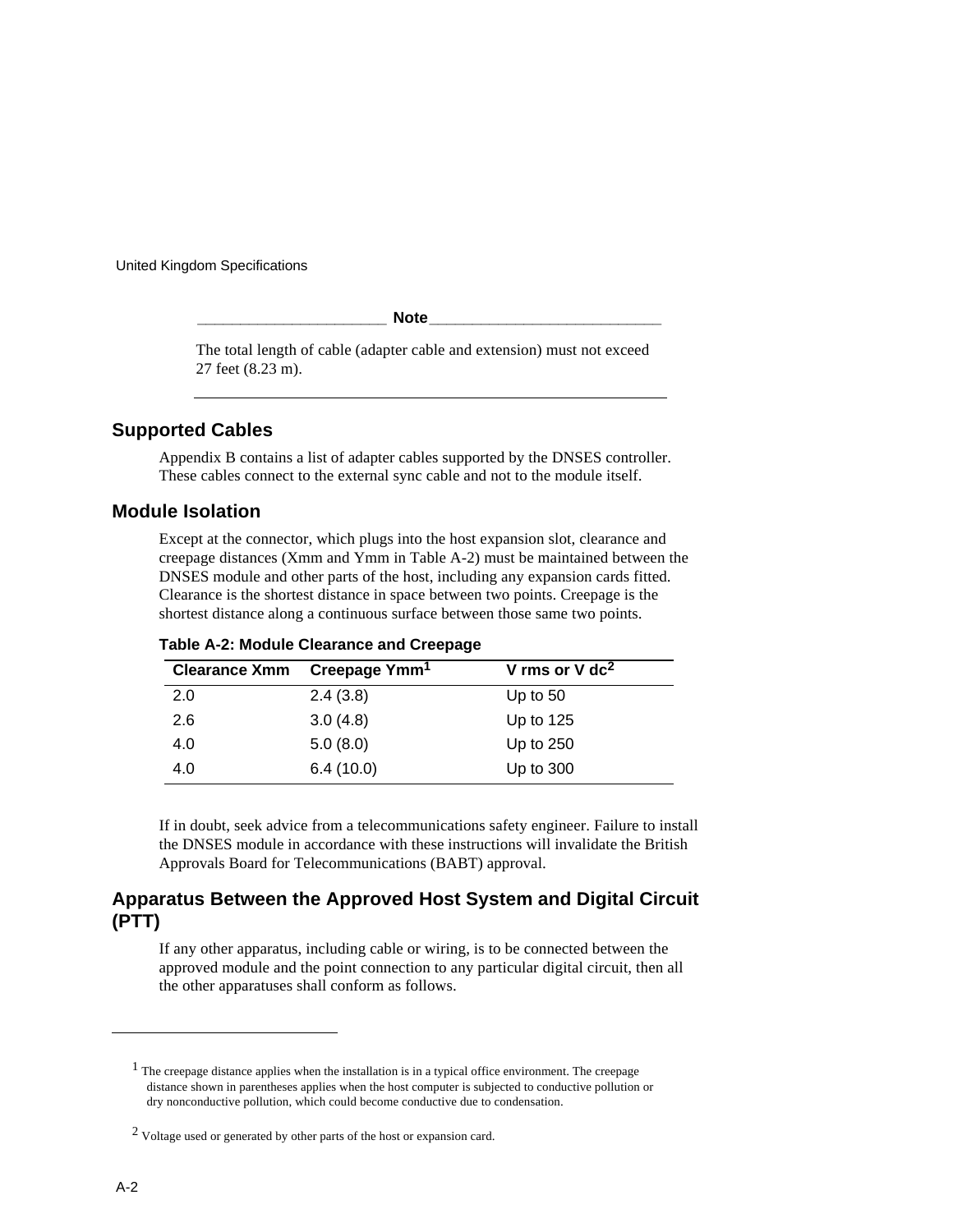United Kingdom Specifications

- 1. The overall transmission characteristics of all other apparatuses shall introduce no material effect upon the electrical conditions presented to one another by an apparatus and a digital circuit.
- 2. All the other apparatuses shall comprise only:
	- Apparatuses approved (such apparatuses may be subject to limitations on their use) for the purpose of connection between the apparatus and a particular digital circuit.
	- Cable or wiring that complies with code of practice for installation of apparatuses covered by this standard or other applicable requirements.

### **Host Power Rating**

You must ensure that the total power drawn by the approved module, the host, and other auxiliary equipment drawing power from the host is within the rating of the host power supply.

Digital has designed all permutations of the host configuration to operate within the limits of the host power rating. The module power ratings are:

+5 V at +4.0 A

 $+12$  V at  $+0.5$  A

The permissible power supply variation to the module is:

 $+5$  V  $\pm 5\%$ 

 $+12 \text{ V } \pm 5\%$ 

### **Cable Approval**

The module is approved for direct connection to a particular digital circuit. This approval includes an interconnecting cable with mating connectors that conform to the British Standard BS6623 parts 1 and 4. If the module is connected to the service with anything other than its own approved cables, those cables must benefit from the relevant General Approval NS/G/1235/100009 and/or conform to any other applicable requirements.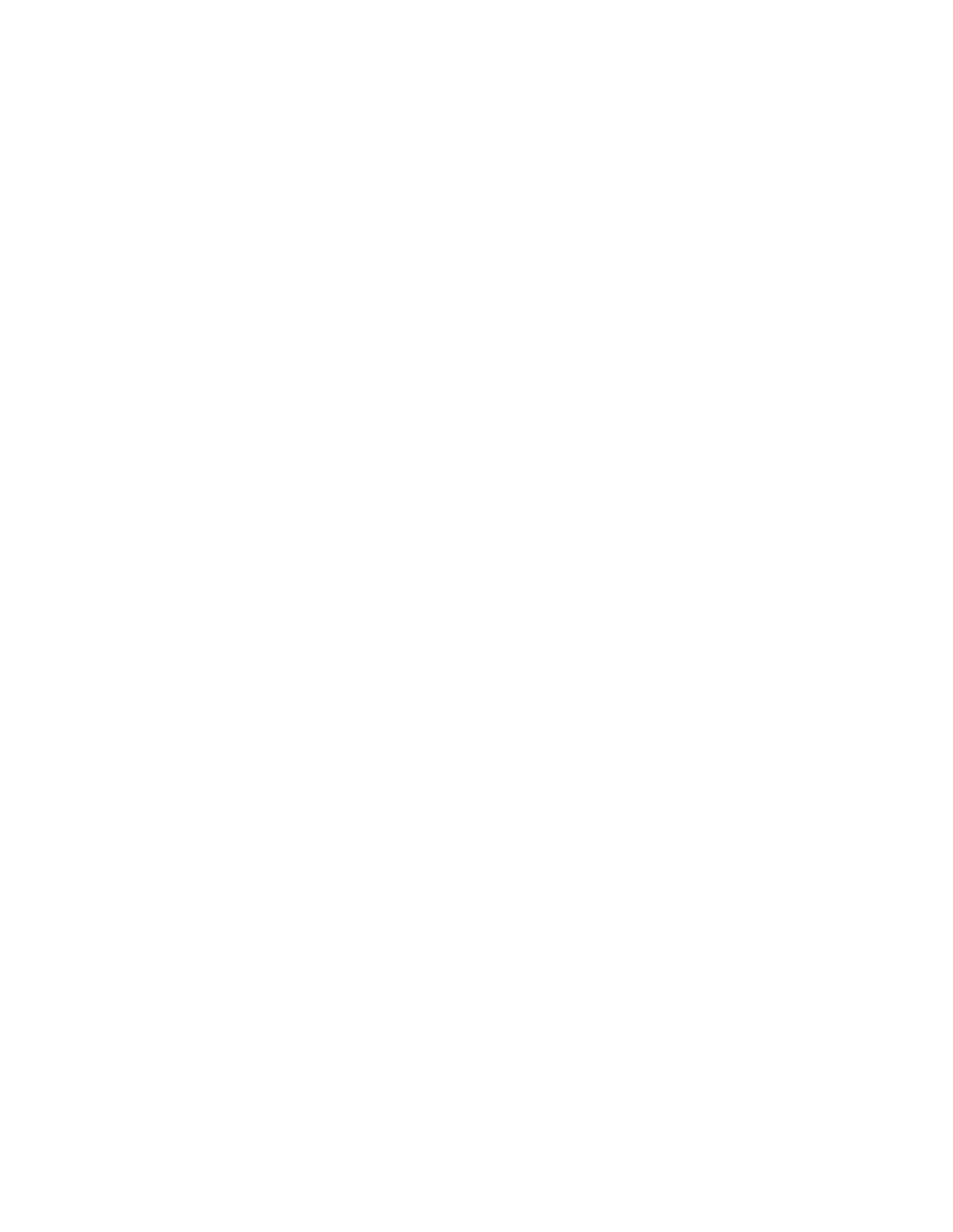# **Appendix B DNSES Adapter Cables**

A pair of adapter cables is needed to bring signals from the 50-pin connectors of the DNSES external sync cable out to standard interface connectors. Table B-1 lists information about the available adapter cables.

Tht H3199 50-pin loopback connector is also available as a troubleshooting aid.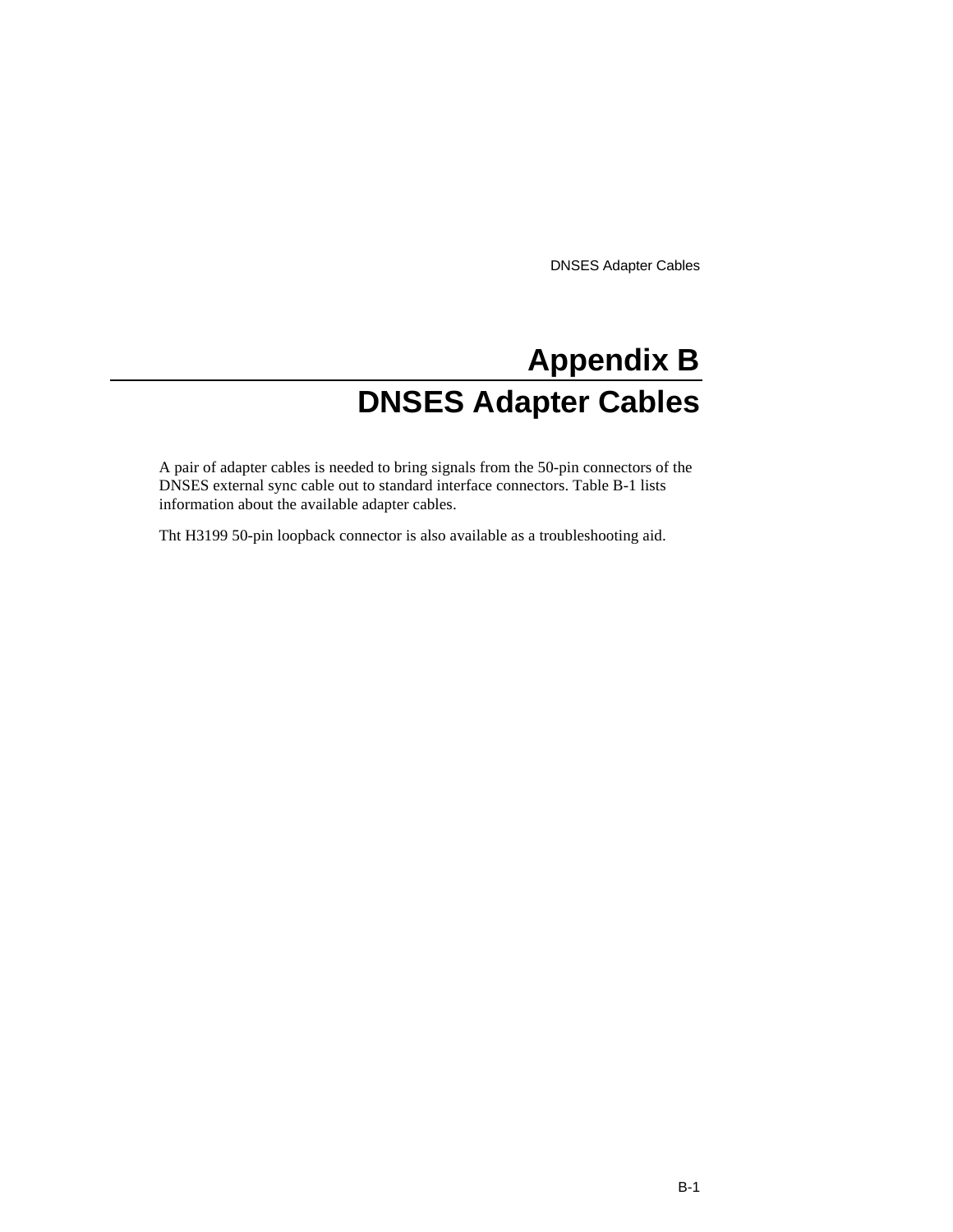## **Table B-1: Supported Cables**

| Cable                                 | <b>Part Number</b> | <b>Maximum Data</b><br>Speed <sup>1</sup> | Loopback |
|---------------------------------------|--------------------|-------------------------------------------|----------|
| $BC19B-02$<br>EIA 422-A<br>/V.11/V.36 | $17 - 01118 - 01$  | $1.544$ Mb/s or<br>$2.048$ Mb/s           | H3198    |
| BC19U-02<br>EIA $422-A$<br>/V.11/V.36 | $17 - 01871 - 01$  | $1.544$ Mb/s or<br>$2.048$ Mb/s           | H3198    |
| $BS19D-02$<br>EIA 232-A /V.24         | $17 - 01110 - 01$  | $19.2$ kb/s                               | H3248    |
| BC19V-02<br>EIA 232-A/V.24            | $17 - 01872 - 01$  | $19.2$ kb/s                               | H3248    |
| BC19D-02<br>EIA 562-E                 | $17 - 01110 - 01$  | $64$ kb/s                                 | H3248    |
| BC19V-02<br>EIA 562-E                 | $17 - 01872 - 01$  | $64$ kb/s                                 | H3248    |
| BC19E-02<br>EIA $423 - A/V.10$        | $17 - 01111 - 01$  | $64$ kb/s                                 | H3198    |
| $BC19W-02$<br>EIA $423 - A/V.10$      | $17 - 01873 - 01$  | $64$ kb/s                                 | H3198    |

 $1$ Only one cable with a maximum data speed faster than 1 Mb/s can be connected to a single DNSES module.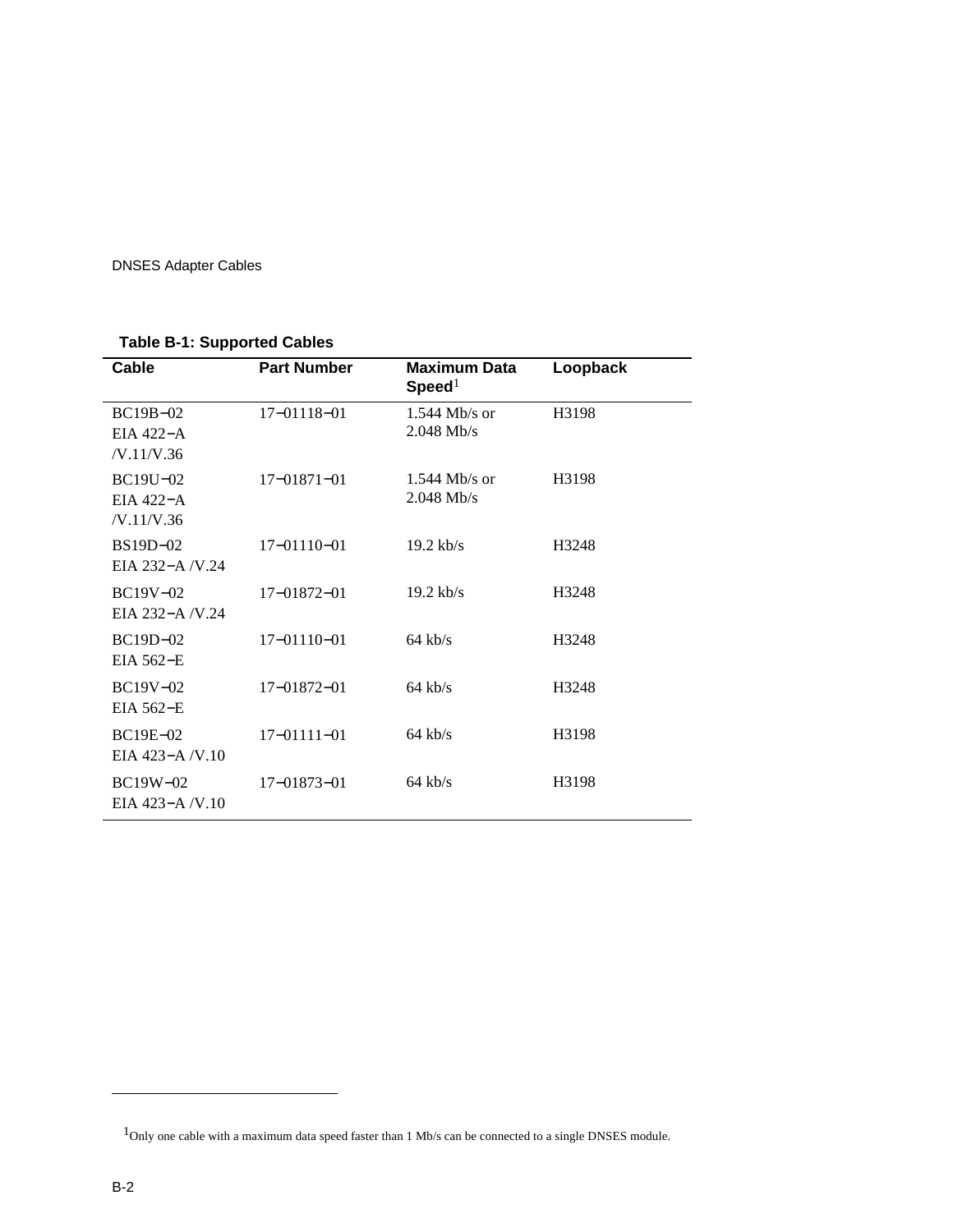| Cable                                  | <b>Part Number</b> | <b>Maximum Data</b><br>Speed <sup>2</sup> | Loopback      |
|----------------------------------------|--------------------|-------------------------------------------|---------------|
| BC19Q-02<br>$EIA$ 530-A                | $17 - 03091 - 01$  | $1.544$ Mb/s                              | Not available |
| $BC19F-02$<br>V.35                     | $17 - 01112 - 01$  | $64$ kb/s                                 | Not available |
| $BC19X-02$<br>V.35                     | 17-01874-01        | $64$ kb/s                                 | Not available |
| $BC22X-02$<br><b>BT</b> Kilostream     | 17-02239-01        | $64$ kb/s                                 | Not available |
| $BC55D-503$<br>EIA 422-A<br>/V.11/V.36 | $17 - 00372 - 04$  | $1.544$ Mb/s or<br>$2.048$ Mb/s           | H3198         |
| $BC22F-104$<br>EIA 232-E/V.24          | $17 - 00323 - 01$  | $19.2$ kb/s                               | H3248         |
| $BC22F-255$<br>EIA 232-E /V.24         | $17 - 00323 - 02$  | $19.2$ kb/s                               | H3248         |
| BC19L-25 <sup>6</sup><br>V.35          | $17 - 01204 - 01$  | $64$ kb/s                                 | Not available |

### **Table B-1 Supported Cables (continued)**

<sup>2</sup>Only one cable with a maximum data speed faster than 1 Mb/s can be connected to a single DNSES module.

<sup>3</sup>Extension cable for BC19B−02 and BC19U−02.

<sup>4</sup>Extension cable for BS19D−02 and BC19V−02.

<sup>5</sup>Extension cable for BS19D−02 and BC19V−02.

<sup>6</sup>Extension cable for BC19F−02 and BC19X−02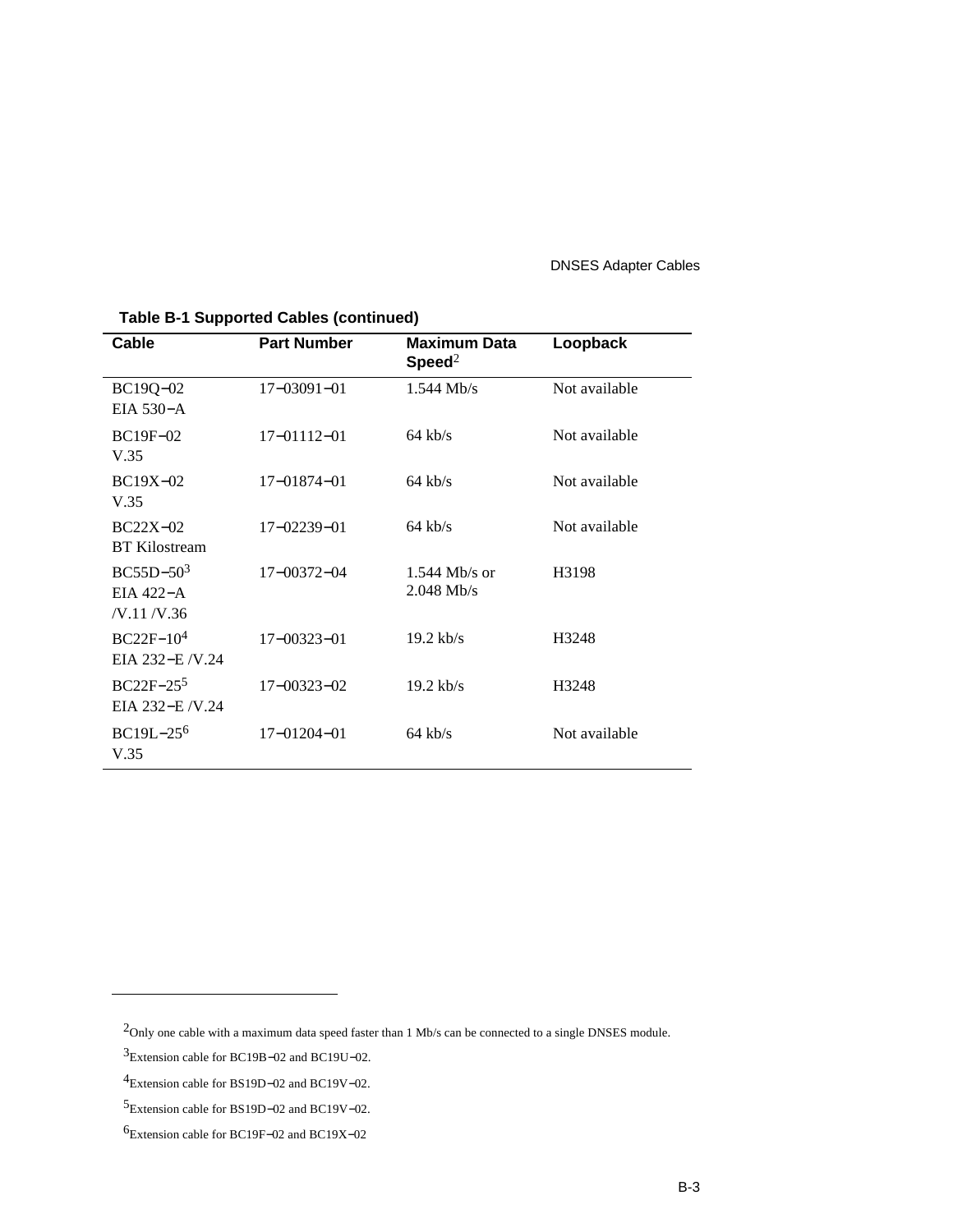Table B-2 identifies the pinouts of the 50-pin D-sub connectors of the DNSES external sync cable according to pin number and standards: V.35, V.24/V.28 (232- E), V.11/V.36 (422-A), V.10 (423-A), and 530-A.

| 50-<br><b>Way</b><br>Pin | <b>Signal Name</b> | V.35<br>Pin | V.24/V.28<br>$(232-E)$<br>Pin | V.11/V.36<br>$(422-A)$<br>Pin | V.10<br>$(423-A)$<br>Pin | 530-A<br>Pin   |  |  |  |  |
|--------------------------|--------------------|-------------|-------------------------------|-------------------------------|--------------------------|----------------|--|--|--|--|
| $\mathbf{1}$             | Code Ground        | 4           | 4                             | 4                             | 4                        | 4              |  |  |  |  |
| $\overline{2}$           | Code 0             | 4           |                               |                               |                          |                |  |  |  |  |
| 3                        | Code 1             |             | ቆ                             |                               | 4                        |                |  |  |  |  |
| $\overline{4}$           | Code 2             |             |                               | 4                             |                          | 4              |  |  |  |  |
| 5                        | Code 3             |             |                               |                               |                          |                |  |  |  |  |
| 6                        | TX Data A          |             |                               | $\overline{4}$                |                          | $\overline{2}$ |  |  |  |  |
| 7                        | TX Data B          |             |                               | 22                            |                          | 14             |  |  |  |  |
| 8                        | TX Data            |             | $\overline{2}$                |                               | $\overline{4}$           |                |  |  |  |  |
| 9                        | RTX/CA             |             |                               | $\tau$                        |                          | $\overline{4}$ |  |  |  |  |
| 10                       | RTS/CB             |             |                               | 25                            |                          | 19             |  |  |  |  |
| 11                       | RX Data A          |             | 3                             | 6                             | 6                        | 3              |  |  |  |  |
| 12                       | RX Data B          |             |                               | 24                            | 24                       | 16             |  |  |  |  |
| 13                       | Local Loop         |             | 18                            | 10                            | 10                       | 18             |  |  |  |  |
| 14                       | Speed Indicate     |             |                               |                               |                          |                |  |  |  |  |
| 15                       | Test I             |             | 25                            | 18                            | 18                       | 25             |  |  |  |  |
| 16                       | Remote Loop        |             | 21                            | 14                            | 14                       | 21             |  |  |  |  |
| 17                       | RI                 | J           | 22                            | 15                            | 15                       | 22             |  |  |  |  |
| 18                       | RX Clock A         |             | 17                            | 8                             | 8                        | 17             |  |  |  |  |
| 19                       | RX Clock B         |             | ٠                             | 26                            | 26                       | 9              |  |  |  |  |

**Table B-2: D-Sub Full-Function Connector Pinouts**1

<sup>1</sup> **Table Key:** ♣ indicates a connection to DCE ground (pin 41), ♦ indicates a connection to code ground (pin 1). Code ground does not run down the cable.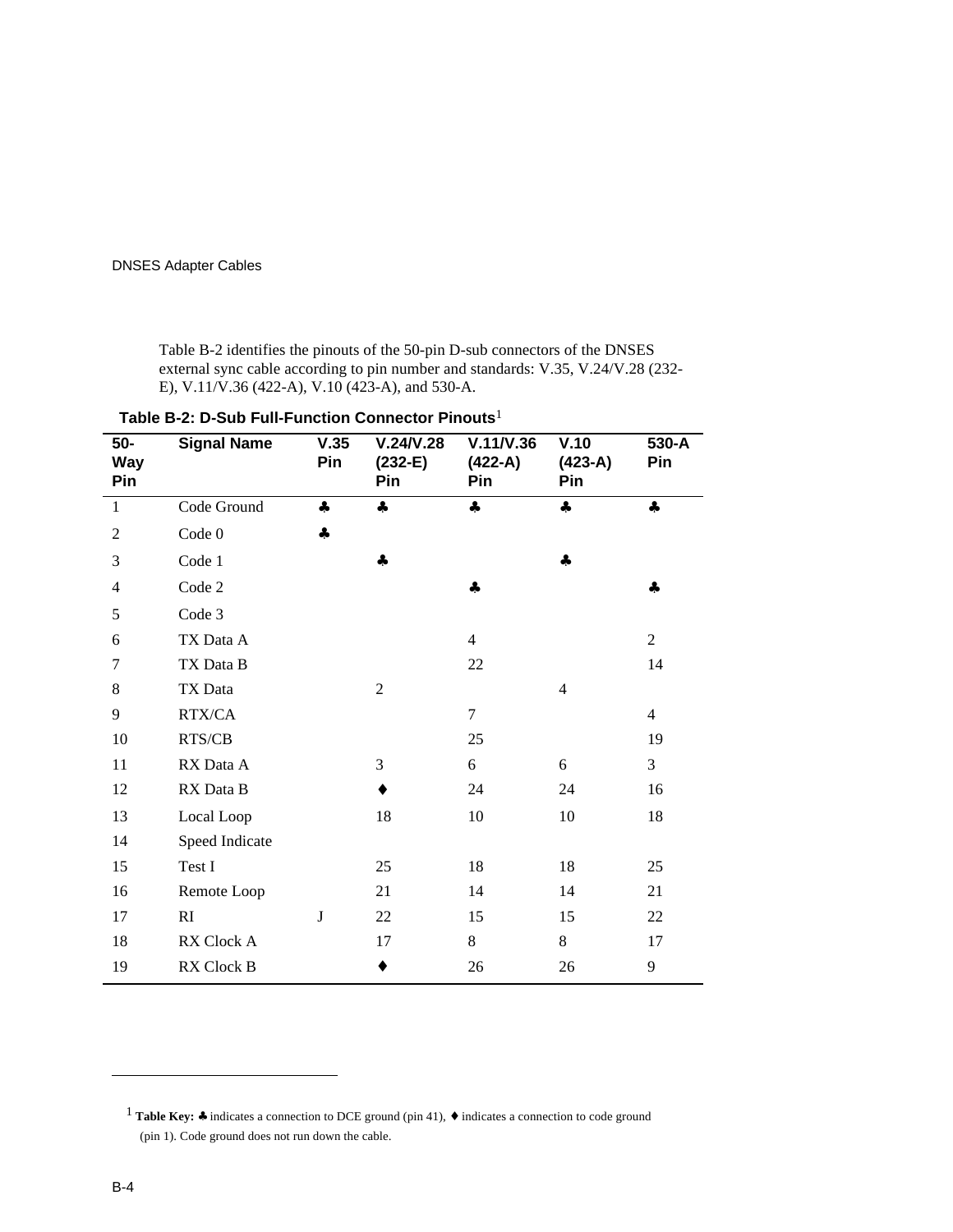| 50-<br>Way<br>Pin | <b>Signal Name</b> | V.35<br>Pin  | V.24/V.28<br>$(232-E)$<br>Pin | V.11/V.36<br>$(422-A)$<br>Pin | V.10<br>$(423-A)$<br>Pin | 530-A<br>Pin |
|-------------------|--------------------|--------------|-------------------------------|-------------------------------|--------------------------|--------------|
| 20                | TX Clock A         |              | 15                            | 5                             | 5                        | 15           |
| 21                | TX Clock B         |              | $\bullet$                     | 23                            | 23                       | 12           |
| 22                | Clock              |              | 24                            |                               | 17                       |              |
| 23                | V.35 TX Clock A    | Y            |                               |                               |                          |              |
| 24                | V.35 TX Clock B    | a            |                               |                               |                          |              |
| 25                | V.35 Clock A       | U            |                               |                               |                          |              |
| 26                | V.35 Clock B       | W            |                               |                               |                          |              |
| 27                | V.35 RX Clock A    | $\mathbb{R}$ |                               |                               |                          |              |
| 28                | V.35 RX Clock B    | $\mathbf T$  |                               |                               |                          |              |
| 29                | V.35 TX Clock A    | P            |                               |                               |                          |              |
| 30                | V.35 TX Clock B    | S            |                               |                               |                          |              |
| 31                | V.35 RX Clock A    | V            |                               |                               |                          |              |
| 32                | V.35 RX Clock B    | X            |                               |                               |                          |              |
| 33                | <b>DTR</b>         | H            | 20                            |                               | 12                       | 20           |
| 34                | DSR A              | E            | 6                             | 11                            | 11                       | 6            |
| 35                | DSR B              | ٠            | ٠                             | 29                            | 29                       | $\tau$       |
| 36                | <b>RTS</b>         | $\mathbf C$  | $\overline{4}$                |                               | $\overline{7}$           |              |
| 37                | DCD/I A            | $\mathbf F$  | 8                             | 13                            | 13                       | 8            |
| 38                | DCD/IB             | ٠            | ٠                             | 31                            | 31                       | 10           |
| 39                | $\rm CTS$ A        | D            | 5                             | 9                             | 9                        | 5            |
| 40                | CTS B              |              |                               | 27                            | 27                       | 13           |
| 41                | DCE Ground         |              | $7\bullet$                    | 20                            | 20                       | 23           |

**Table B-2: Sub Full-Function Connector Pinouts (continued)**